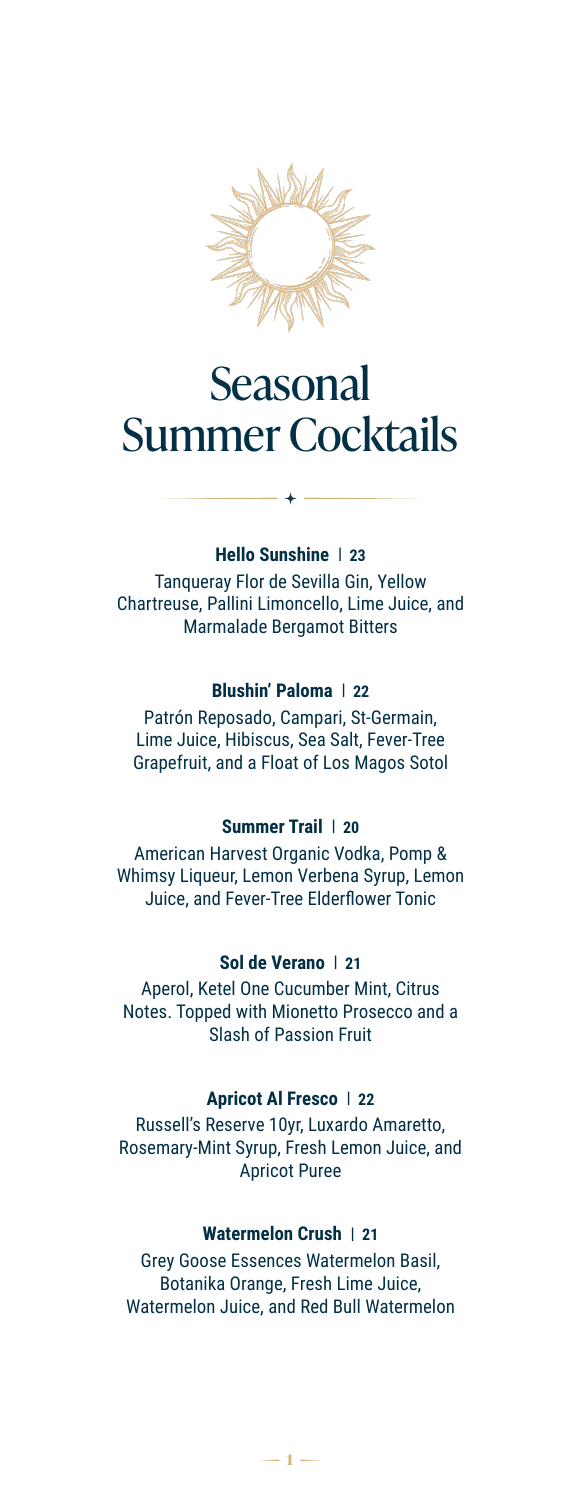## Specialty Cocktails

**Carversteak Old Fashioned | 20** Frey Ranch Straight Rye, Bacardi Ocho 8yr, Falernum Syrup, Bitters

#### **Singapore Sling | 22**

Recreating the classic 1915 recipe with Sipsmith Lemon Drizzle Gin, Cointreau, Luxardo Cherry, Bénédectine, Pineapple, Lime, Grenadine, Bitters

#### **Mr. Lee Manhattan | 30**

Nikka Coffey Grain Whisky, Lillet Apéritif, Orange Bitters

#### **The B Signal | 50**

Clase Azul Reposado Tequila, Amaro Montenegro, Orange + Chocolate Bitters

#### **Amante Picante | 20**

Teremana Blanco Tequila, Giffard Passion Fruit Ancho Reyes Chile Liqueur, Lime, Agave, Firewater Tincture

#### **VIP Espresso Martini | 20**

Brugal 1888 Rum, Borghetti Espresso Liqueur, Licor 43, Illy Espresso

 $-2-$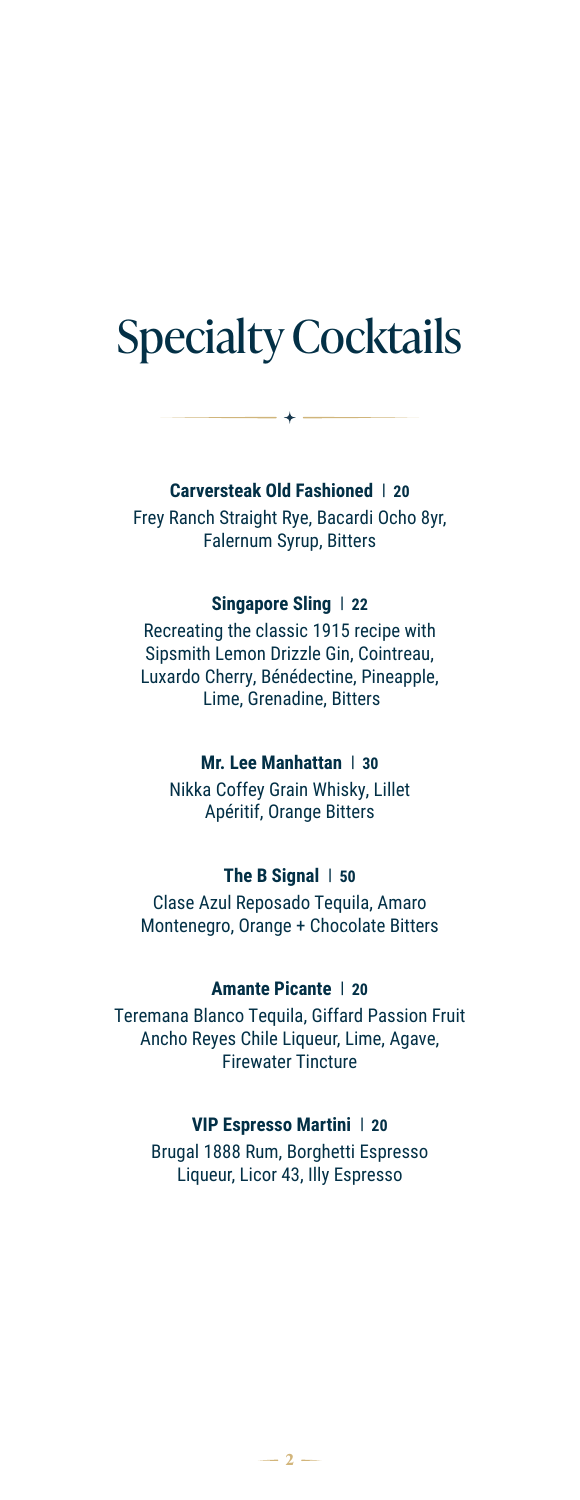#### **Carversteak**

#### X *A*<sub>*Sv</sub></sub> Maker's Mark Private Select<sup>\*</sup></sub>*

**Our very own Corporate VP of Beverage, Francesco Lafranconi, visited the Maker's Mark distillery in Loretto, KY to handcraft a whiskey just for Carversteak.**



**Carversteak Maker's Mark Private Selection Single Barrel | 24**

#### **Kentucky Swagger | 28**

Carversteak Maker's Mark Private Selection, M&R Ambrato Vermouth, Stambecco Amaro, Botanika Angelica



 $-3 -$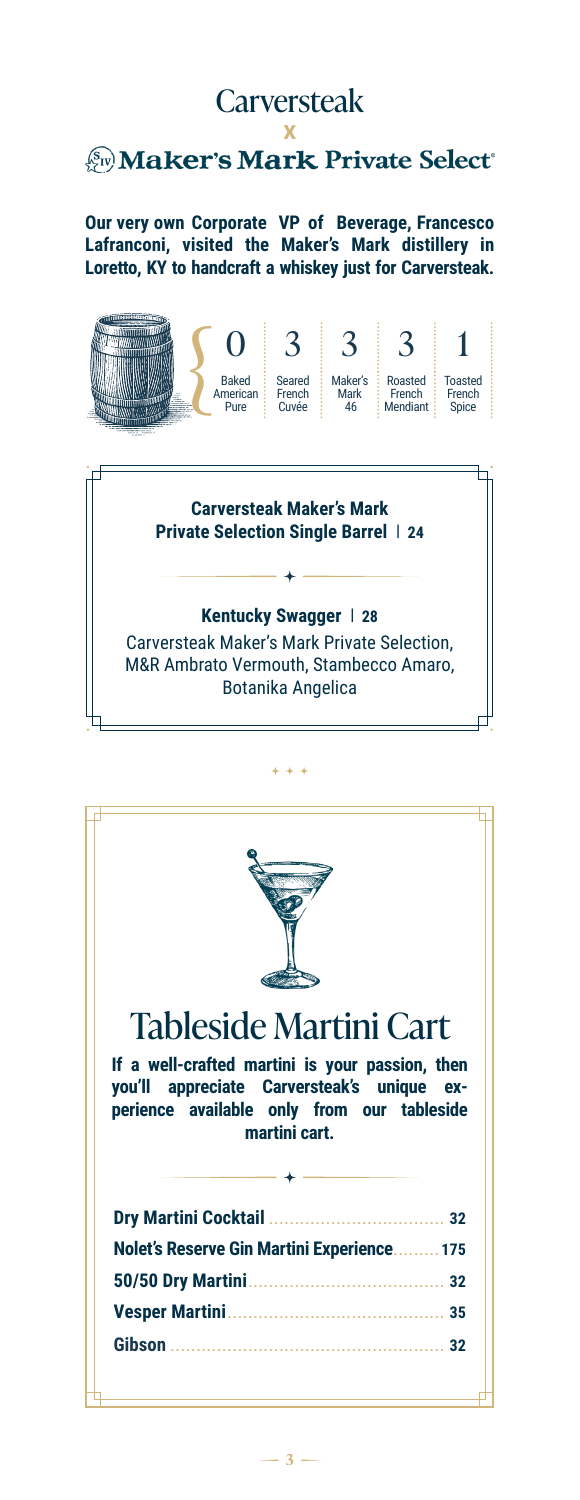## Wine by the Glass

## Bubbles

| Prosecco, Mionetto "Prestige" Italy, MV  16 |  |
|---------------------------------------------|--|
|                                             |  |

### Rosé

**Syrah, Chateau Peyrassol, Provence, France, 2020 .... 19**

### **White**

| <b>Chardonnay, Pyramid, New Zealand, 2018.</b>           | 28 |
|----------------------------------------------------------|----|
| Chardonnay, Trefethen, Oak Knoll, Napa Valley, 2019 22   |    |
| Pinot Grigio, Terlano "Terlan" Alto Adige, Italy, 202019 |    |
| Riesling, Von Winning "Winnings" Pfalz, Germany, 202017  |    |
| Sauvignon Blanc, Smith & Sheth, New Zealand, 201919      |    |

### Red

| <b>Cabernet Sauvignon, Foley Johnson, Napa, 2019</b> | 22  |
|------------------------------------------------------|-----|
| <b>Cabernet Sauvignon, Honig, Napa Valley, 2019</b>  | 28  |
| <b>Cabernet Blend, Phelps "Insignia" Napa, 2018.</b> | 195 |
| Merlot, Keenan "Mailbox Reserve" Spring Mt., 2017.   | 45  |
| Merlot Blend, Delille "D2" Columbia Valley, 2018     | 22  |
| Pinot Noir, Major Wines, Santa Barbara, 2018         | 24  |
| Sangiovese, Coltibuono, Chianti Classico, 2019.      | 17  |
| <b>Syrah, Billon "Les Elotins" Cote Rotie, 2017</b>  | 65  |
| Nebbiolo, Ceretto "Prapo" Barolo, 2015               | 95  |

#### Sweet

| Beerenauslese, Kracher, Burgenland, Austria, 201824                                       |      |
|-------------------------------------------------------------------------------------------|------|
| Moscato d'Asti, Tintero, Piedmont, Italy, 2020.<br>Tawny Port, Sanderman, Porto, 20 year. | . 16 |
|                                                                                           | 35   |
| Tawny Port, Sanderman, Porto, 30 year.                                                    | 45   |
| Tawny Port, Sanderman, Porto, 40 year.                                                    | 65   |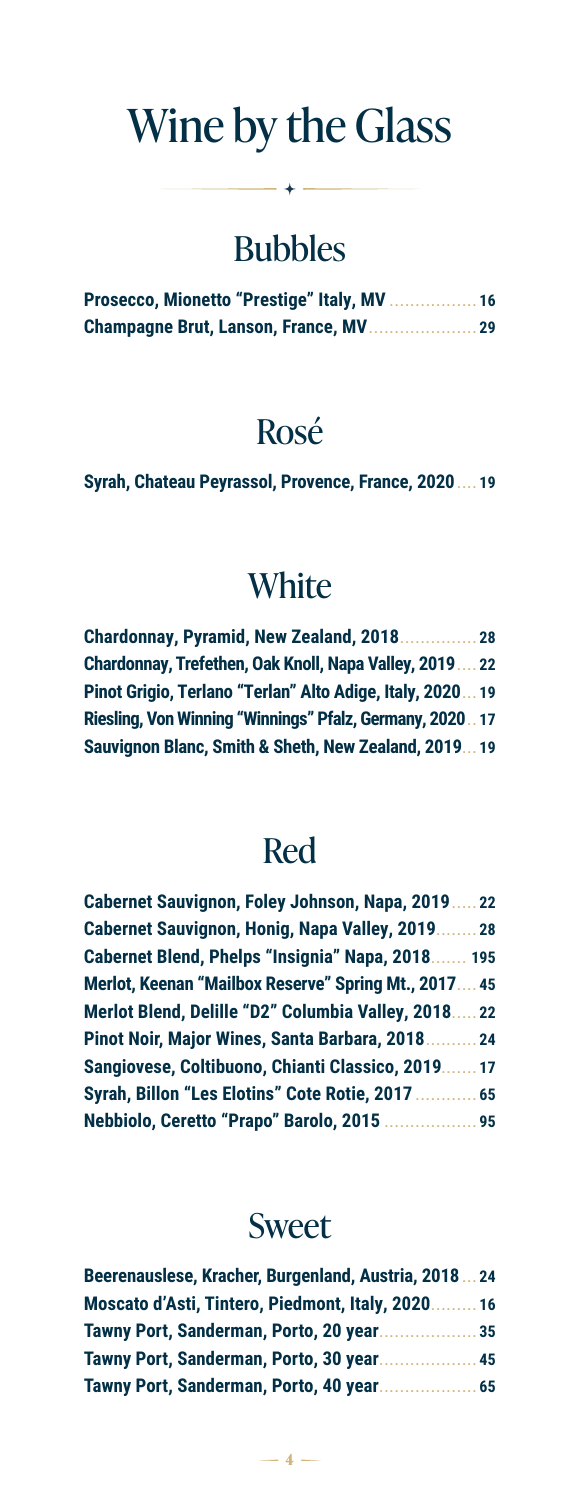## Beer

## Bottled

| Mexico · 4.0%              |  |
|----------------------------|--|
| Japan $\cdot$ 5.5%         |  |
| Italy $\cdot$ 8.5%         |  |
| Colorado. USA $\cdot$ 6.0% |  |
| Washington, USA • 8.2%     |  |
| Netherlands • 0.0%         |  |

## Draft

| Modelo Especial Modelo Fission Communication and To<br>Mexico $\cdot$ 4.4% |  |
|----------------------------------------------------------------------------|--|
| California, USA $\cdot$ 6.8%                                               |  |
| Canada $\cdot$ 9.0%                                                        |  |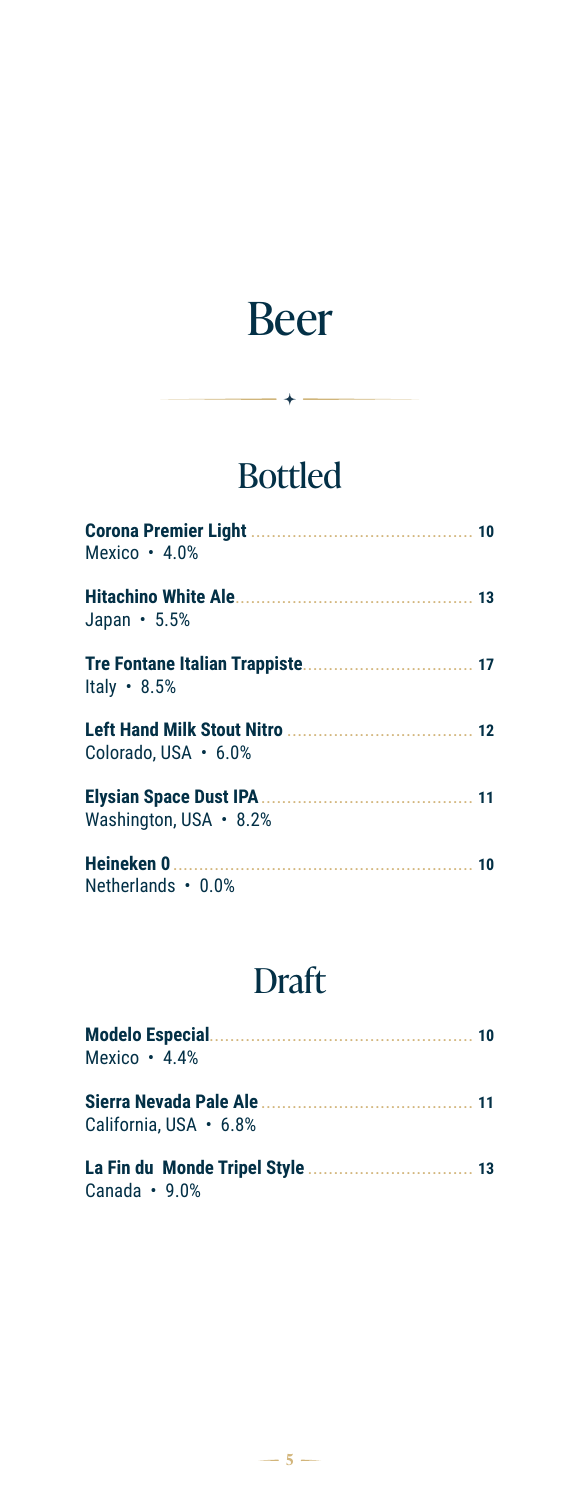# Whiskey Offerings

*(1.5 oz pour)*

 $-$  +  $-$ 

### North American Whiskies Allocated Selection

 $-6 -$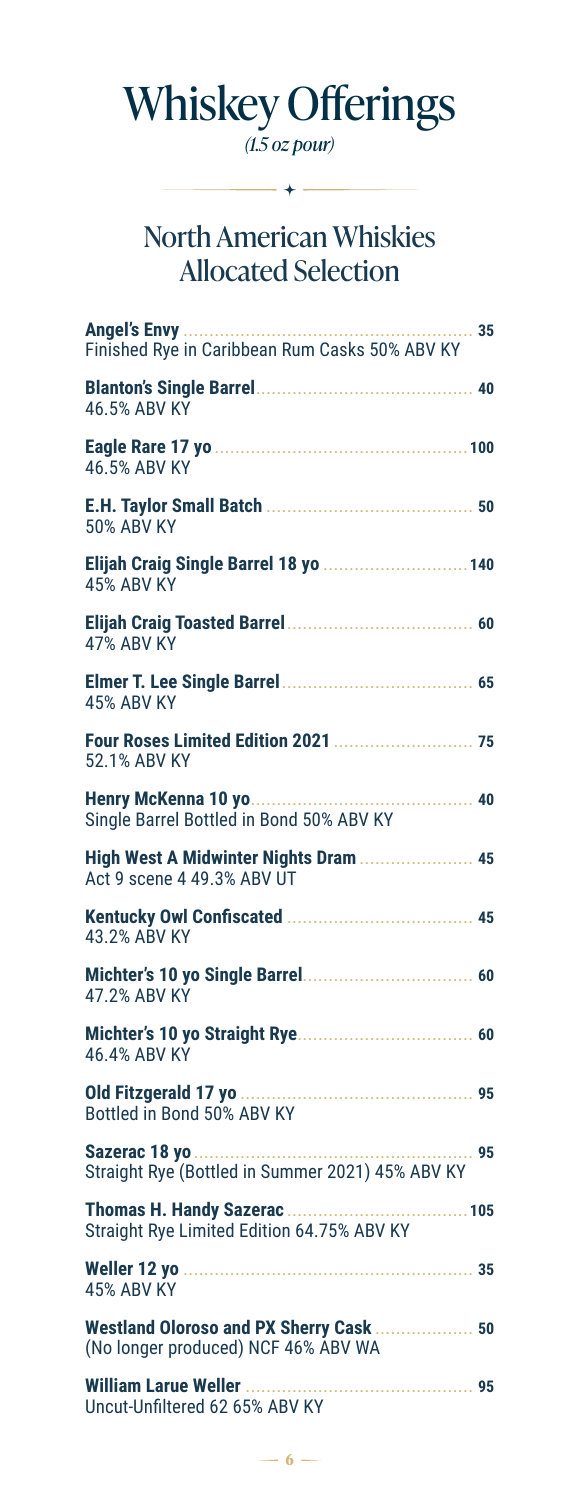#### Carversteak's Proprietary Single Barrel Bourbon

| <b>Bulleit Single Barrel Carversteak's Selection  20</b><br><b>52% ABV KY</b>                   |    |
|-------------------------------------------------------------------------------------------------|----|
| French Oak Carversteak's Collaboration<br><b>52% ABV KY</b>                                     |    |
| <b>American Single Malt</b>                                                                     |    |
| <b>Balcones Lineage</b><br>17<br>(Made from both Scottish and Texas-grown barley)<br>47% ABV TX |    |
| 52% ABV WA                                                                                      |    |
| (Three individually smoked malts and Scottish peat)<br><b>42% ABV TN</b>                        | 17 |
| Old Potrero.<br>100% Malted Rye Port Barrel Finish 57.3% ABV CA                                 | 35 |
| Town Branch 7yo<br>43.5% ABV NCF KY                                                             |    |
| I Edition 6 (aged in barrels made from a native<br>Oregon oak) 50% ABV WA                       |    |
| <b>Westland</b><br>. 20<br>(Six kiln and roasted malts mash bill)<br>46% ABV NCF WA             |    |
| 46% ABV OR                                                                                      |    |

#### Hybrid Blends & Malt-High Mashbills

| <b>Balcones Baby Blue</b><br>(Crafted from roasted blue corn) A true Texas original.<br><b>46% ABV TX</b> |    |
|-----------------------------------------------------------------------------------------------------------|----|
| <b>Gold Bar Original Blended</b><br>Finished in Napa Wine Casks 80% ABV CA                                |    |
| (Blend of bourbon and rye) 41.7% ABV KY                                                                   |    |
| <b>Whistle Pig Farmstock.</b><br>(Blend of Straight Rye whiskies) 43% ABV VT                              | 25 |
| <b>Whistling Andy Harvest Select</b><br>(40% Barley, 40% Wheat, 15% Corn and 5% Rye)<br>40% ABV MT        | 16 |
| (51% Malted Barley, 47% Corn, 2% Rye) 45.2% ABV KY                                                        |    |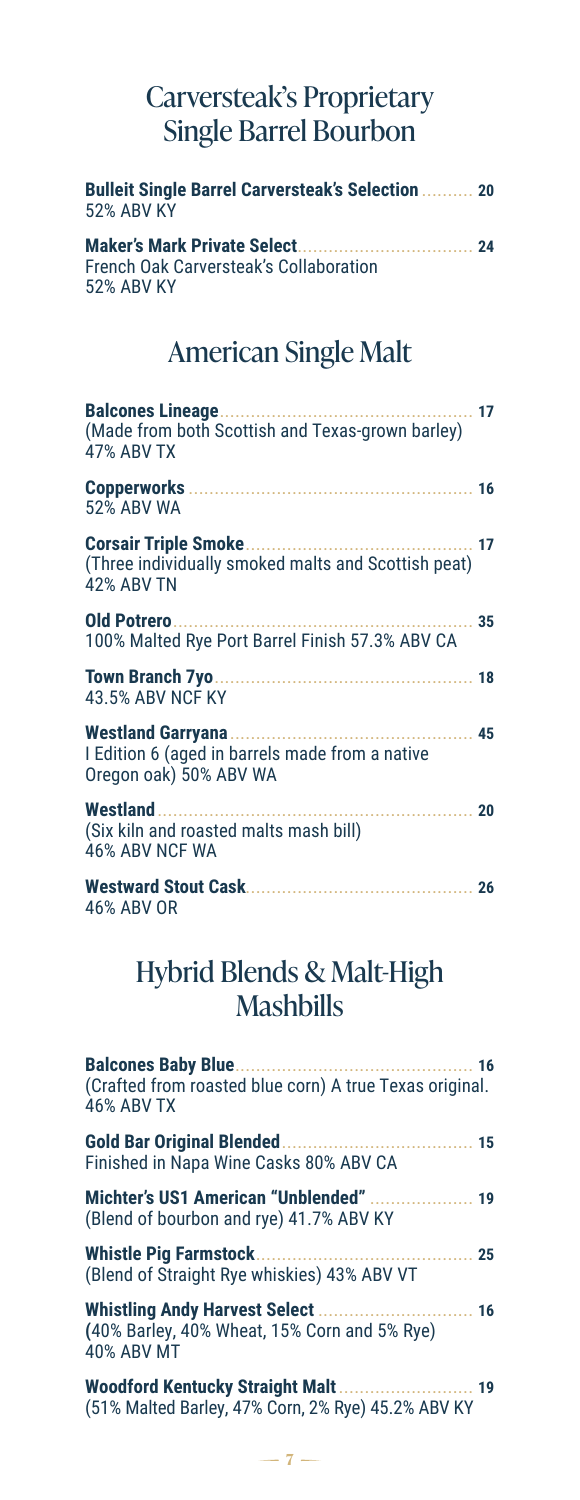## Straight Bourbon Whiskey

| 46.85% ABV KY                                                                                                                                                                                                        |             |
|----------------------------------------------------------------------------------------------------------------------------------------------------------------------------------------------------------------------|-------------|
| Port Barrel Finished 43.3% ABV KY                                                                                                                                                                                    |             |
| 47.45% ABV KY                                                                                                                                                                                                        |             |
| <b>50% ABV KY</b>                                                                                                                                                                                                    |             |
| 56.4% ABV KY<br>Best Special Barrel-Finished Whiskey At The Ascot<br>Awards - 2021 25 (A blend of three straight bourbon<br>whiskeys finished separately in Pear Brandy,<br>Jamaican Rum, and Sicilian Amaro Casks). | 25          |
| <b>Barrell Dovetail</b><br>(Finished in Port & Dunn Vineyards Cabernet Barrels)<br>61.27% ABV KY                                                                                                                     | $\ldots$ 25 |
| <b>40% ABV KY</b>                                                                                                                                                                                                    |             |
| <b>Belle Mead</b><br>$\cdots$ 27<br>(Finished in X.O. Cognac Cask) 45.7% ABV TN                                                                                                                                      |             |
| Virginia Straight Bourbon 45% ABV VA                                                                                                                                                                                 |             |
| <b>45% ABV KY</b>                                                                                                                                                                                                    |             |
| <b>Bulleit</b><br><b>45% ABV KY</b>                                                                                                                                                                                  |             |
| 59.6% ABV KY                                                                                                                                                                                                         |             |
| 45.6% ABV KY 45.6%                                                                                                                                                                                                   |             |
| <b>45% ABV KY</b>                                                                                                                                                                                                    | 20          |
| <b>47% ABV KY</b>                                                                                                                                                                                                    |             |
| <b>NCF 63.63% ABV KY</b>                                                                                                                                                                                             |             |
| <b>45% ABV KY</b>                                                                                                                                                                                                    |             |
| Frey Ranch<br>NCF 45% ABV NV                                                                                                                                                                                         |             |
| <b>47% ABV TX</b>                                                                                                                                                                                                    |             |
| 47% ABV TX                                                                                                                                                                                                           |             |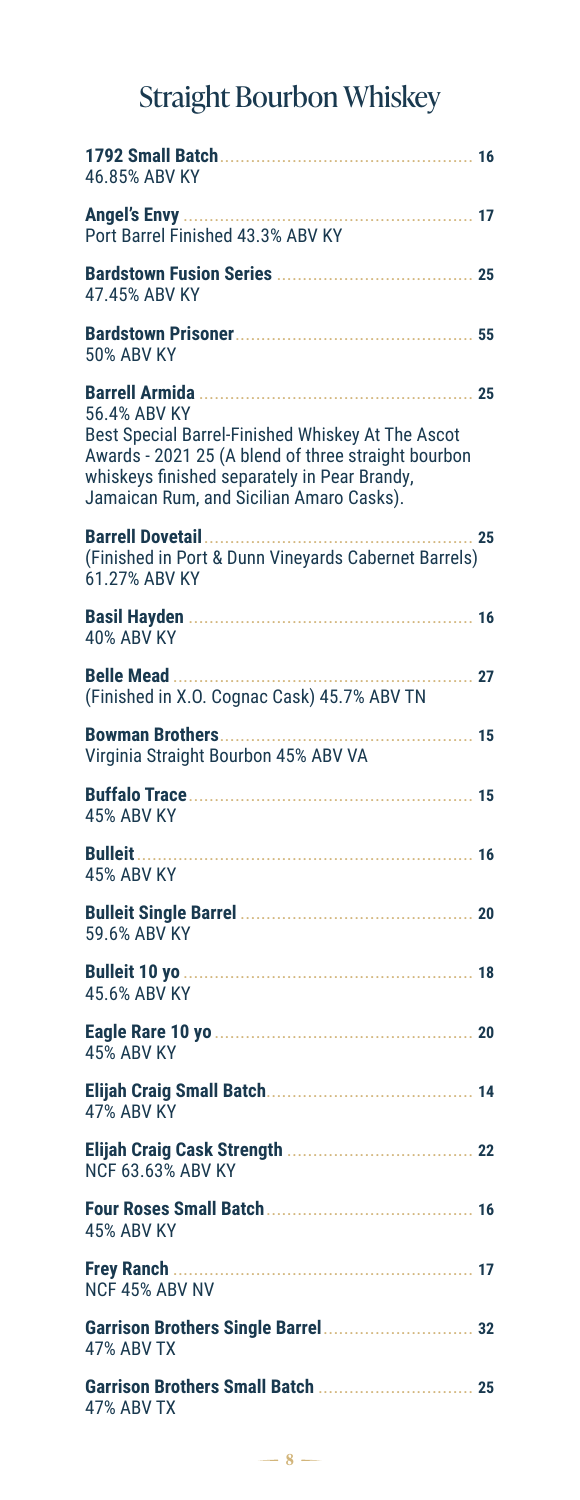| Triple Distilled 41% ABV CA                                              |    |
|--------------------------------------------------------------------------|----|
| <b>46% ABV UT</b>                                                        |    |
| Port Barrel Finished 46% ABV VA                                          |    |
| 45.1% ABV KY                                                             |    |
| 18<br>Virginia Straight Bourbon SB 50% ABV VA                            |    |
| <b>50% ABV KY</b>                                                        |    |
| <b>50% ABV KY</b>                                                        |    |
| 47.5% ABV IL                                                             |    |
| <b>46% ABV KY</b>                                                        |    |
| 60.5% ABV KY                                                             | 23 |
| <b>Leopold Brothers </b><br>Bottled in Bond 5yo (Summer 2015) 50% ABV CO | 20 |
| Longbranch 8 yo<br>.<br>Mesquite Charcoal Refined 43% ABV KY             | 16 |
| 48.2% ABV KY                                                             |    |
| <b>43% ABV KY</b>                                                        |    |
| 47% ABV KY                                                               |    |
| 45.7% ABV KY                                                             |    |
| <b>50% ABV KY</b>                                                        |    |
| 47.5% ABV KY                                                             |    |
| Straight Wheat-Heavy Charred Barrel 60.1% ABV KY                         |    |
| (Finished in PX Sherry Casks) 46.5% ABV KY                               |    |
| <b>45% ABV KY</b>                                                        |    |
| Barrel Proof NCF 57.4% ABV KY                                            |    |
| <b>50% ABV NV</b>                                                        |    |

 $-9-$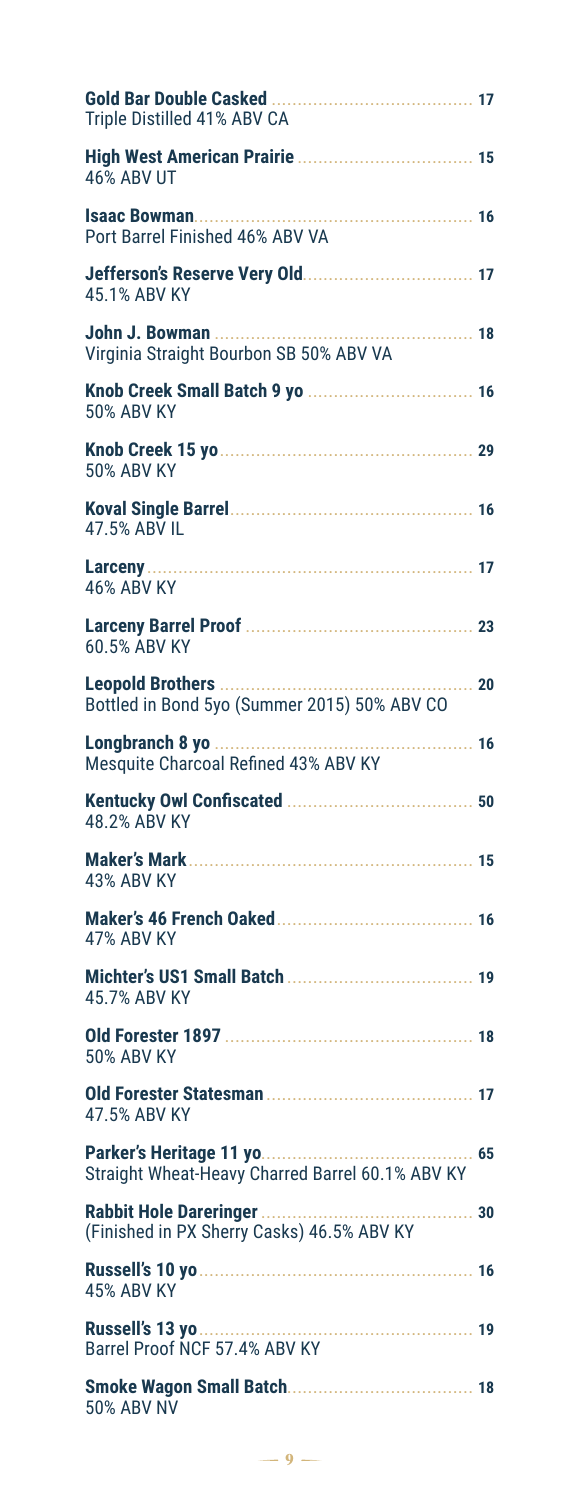| Sweet Smash Bottled in Bond 50% ABV KY              |  |
|-----------------------------------------------------|--|
| 54.1% ABV KY                                        |  |
| 47% ABV KY                                          |  |
| 45% ABV WA                                          |  |
| 45.2% ABV KY                                        |  |
| Woodford Reserve Straight Wheat  18<br>45.2% ABV KY |  |
| 45% ABV CO                                          |  |
| <b>45% ABV KY</b>                                   |  |

## Straight Rye Whiskey

| Angel's Envy Rye Finished in Caribbean Rum Cask  26<br><b>50% ABV KY</b> |  |
|--------------------------------------------------------------------------|--|
| <b>50% ABV TX</b>                                                        |  |
| <b>45% ABV KY</b>                                                        |  |
| Dad's Hat Small Batch<br>20<br>(Finished in vermouth barrels) 47% ABV PA |  |
| <b>Frey Ranch</b><br><b>46% ABV NV</b>                                   |  |
| <b>46% ABV UT</b>                                                        |  |
| <b>50% ABV KY</b>                                                        |  |
| 42.4% ABV KY                                                             |  |
| 54.2% ABV                                                                |  |
| 47.5% ABV KY                                                             |  |
| <b>50% ABV KY</b>                                                        |  |
| <b>45% ABV KY</b>                                                        |  |
| <b>Sagamore Spirit Rye</b><br>Cask Strength 56.1% ABV MD                 |  |
| Sazerac<br><b>45% ABV KY</b>                                             |  |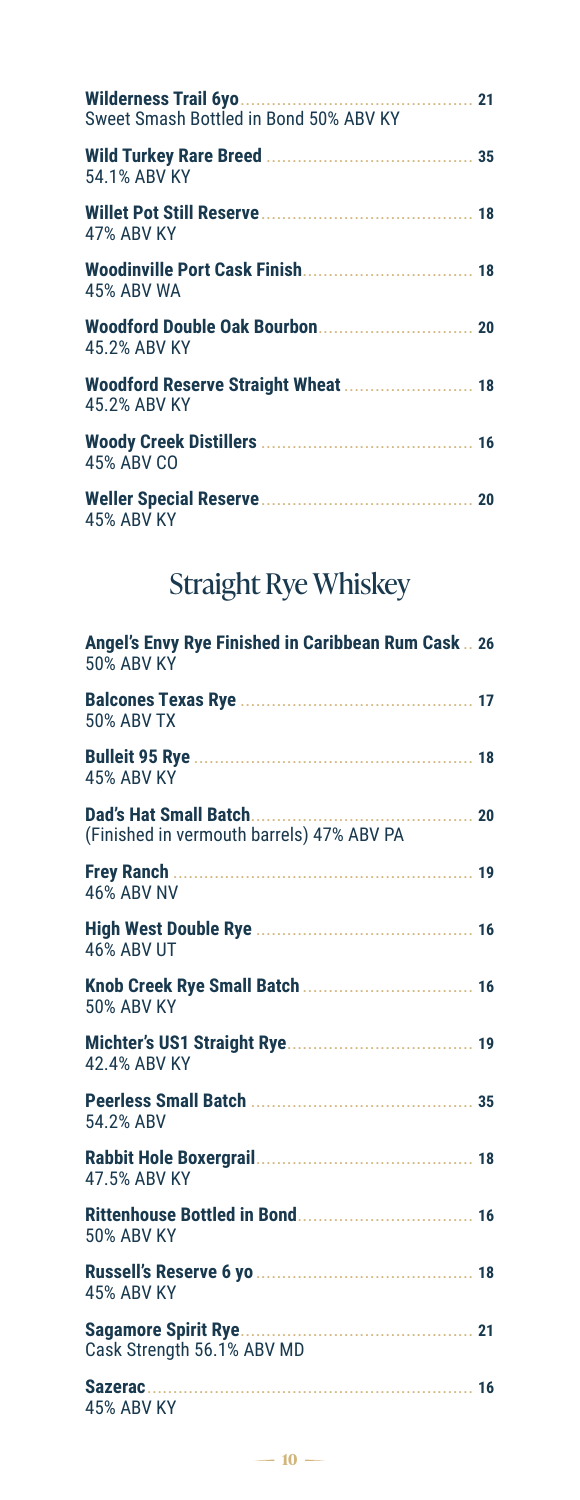| Whistle Pig Old World Rye 12 yo<br>.<br>(Three barrels finishes-63% madeira cask-30%<br>sauternes- 7% Port) 43% ABV VT | 50 |
|------------------------------------------------------------------------------------------------------------------------|----|
| 50% ABV VT                                                                                                             | 30 |
| 48.28% ABV VT                                                                                                          |    |
| (All-American barrels) 43% ABV VT                                                                                      |    |
| Wilderness Trail Settlers Select Rye<br>Single Barrel NCF 51.5% ABV KY                                                 | 18 |
| Willett Family Estate 4 yo Small Batch  22<br>55.6% ABV KY                                                             |    |
| 45% ABV CO                                                                                                             |    |

## Tennessee Whiskey

*(Lincoln County Mellowing Process)*

| 40% ABV                 |  |
|-------------------------|--|
| <b>40% ABV</b>          |  |
| 47% ABV                 |  |
| Bottled in Bond 50% ABV |  |

### Canadian Whisky

| <b>40% ABV</b>                                          |  |
|---------------------------------------------------------|--|
| Crown Royal 18 yo Extra Rare Blend 45<br><b>40% ABV</b> |  |
| <b>40% ABV</b>                                          |  |
| 40% ABV                                                 |  |
| <b>40% ABV</b>                                          |  |

#### Rare Gems

| (Bottle #20723) 43% ABV                                        |     |
|----------------------------------------------------------------|-----|
| (1975-2012) by Duncan Taylor's Rarest of the Rare<br>45.1% ABV | 360 |

 $-11 -$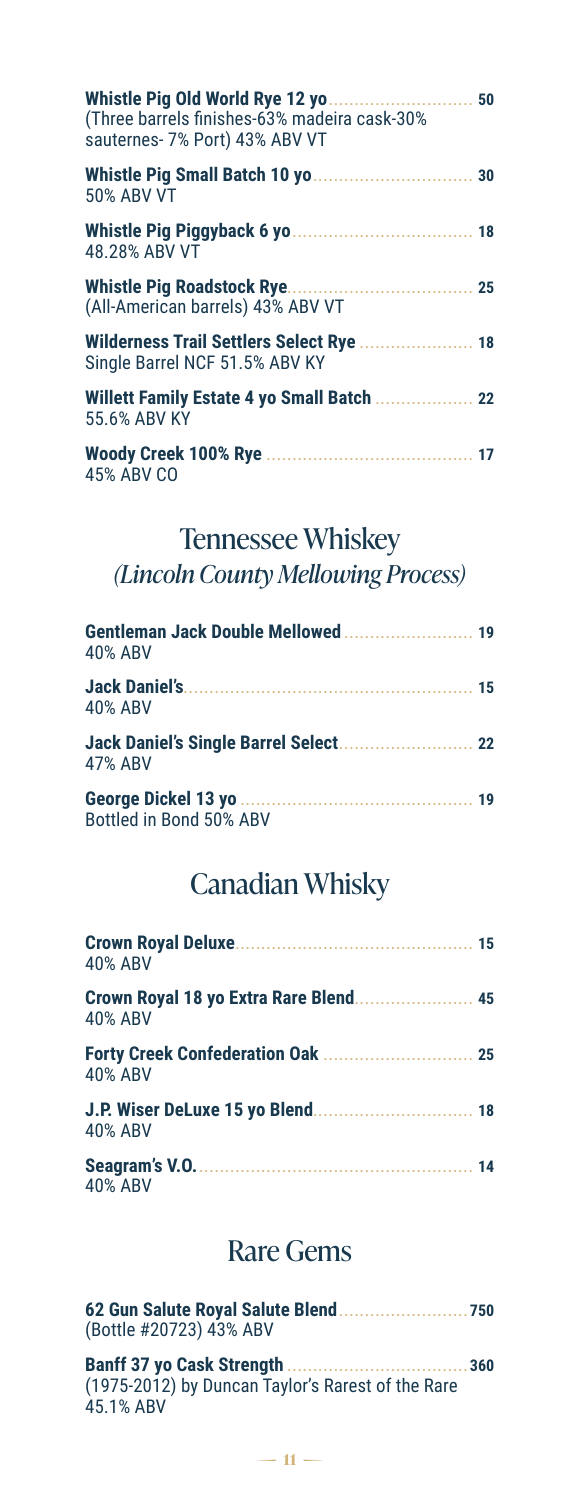| Bunnahabhain 43 yo 1975 Vintage 450<br>(Bottle 160 of 276) by Signatory Matured in Refill<br>Sherry Butt Cask 51.8%% ABV |  |
|--------------------------------------------------------------------------------------------------------------------------|--|
| Single Malt NCF 46% ABV                                                                                                  |  |
| Glenfiddich Grande Couronne 26 yo  150<br>Single Malt Cognac Cask Finish 43% ABV                                         |  |
|                                                                                                                          |  |

(1997-2018 / 34 of 79 bottles) by Duncan Taylor NCF 52.4% ABV

#### The Macallan Experience

| 44% ABV                                                |
|--------------------------------------------------------|
| The Macallan 12 yo Sherry Oak Cask  30<br>43% ABV      |
| The Macallan 18 yo Sherry Oak Cask  130<br>43% ABV     |
| The Macallan 18 yo Double Cask  120<br>43% ABV         |
| The Macallan Rare Cask 2021 Release 120<br>43% ABV     |
| The Macallan 25 yo Annual 2021 Release  700<br>43% ABV |
| The Macallan 30 yo Double Cask  850<br>43% ABV         |
| The Macallan M 2018 Release 1,650<br>44.8% ABV         |
| 47.7% ABV                                              |

### Scotch Blended

| 47.6% ABV      |  |
|----------------|--|
| 40% ABV        |  |
| 40% ABV        |  |
| 40% ABV        |  |
| <b>40% ABV</b> |  |
| <b>40% ABV</b> |  |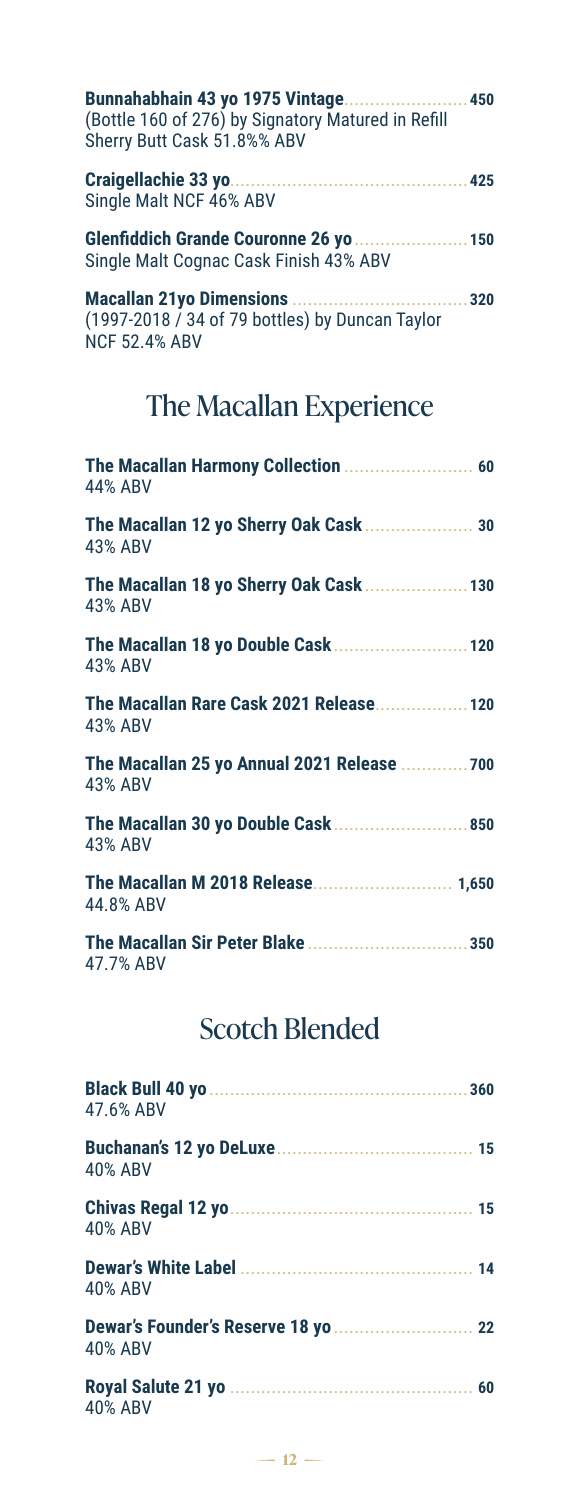| Johnnie Walker Black Label 12 yo  15<br><b>40% ABV</b> |  |
|--------------------------------------------------------|--|
| 45% ABV                                                |  |
| 40% ABV                                                |  |
| 43% ABV                                                |  |

## Scotch Single Grain

| Sherry Cask by Duncan Taylor Rare & Auld (1990-2018<br>#180 of 190) 42.7% ABV |      |
|-------------------------------------------------------------------------------|------|
| Single Grain Orphan Barrel Muckety Muck                                       | - 75 |
| 45.5% ABV                                                                     |      |

### Scotch Single Malt

#### *…From The Lowlands*

| 43% ABV                                                                   |    |
|---------------------------------------------------------------------------|----|
| (1991-2007) Limited Edition by Gordon McPhail<br>45% ABV                  | 30 |
| (1993 -2011) by Gordon McPhail 43% ABV<br>'A much-loved Lowland treasure' | 40 |

#### *…From The Highlands*

| Ardmore 2010<br>The Octave Single Cask Peated 53.3% ABV      |    |
|--------------------------------------------------------------|----|
| 43% ABV                                                      |    |
| Matured in Pedro Ximenez and Oloroso Sherry Casks<br>43% ABV | 22 |
| 46% ABV                                                      |    |
| 43% ABV                                                      |    |
| Finished in a Sauternes Wine Cask 46% ABV                    |    |
| 46% ABV                                                      |    |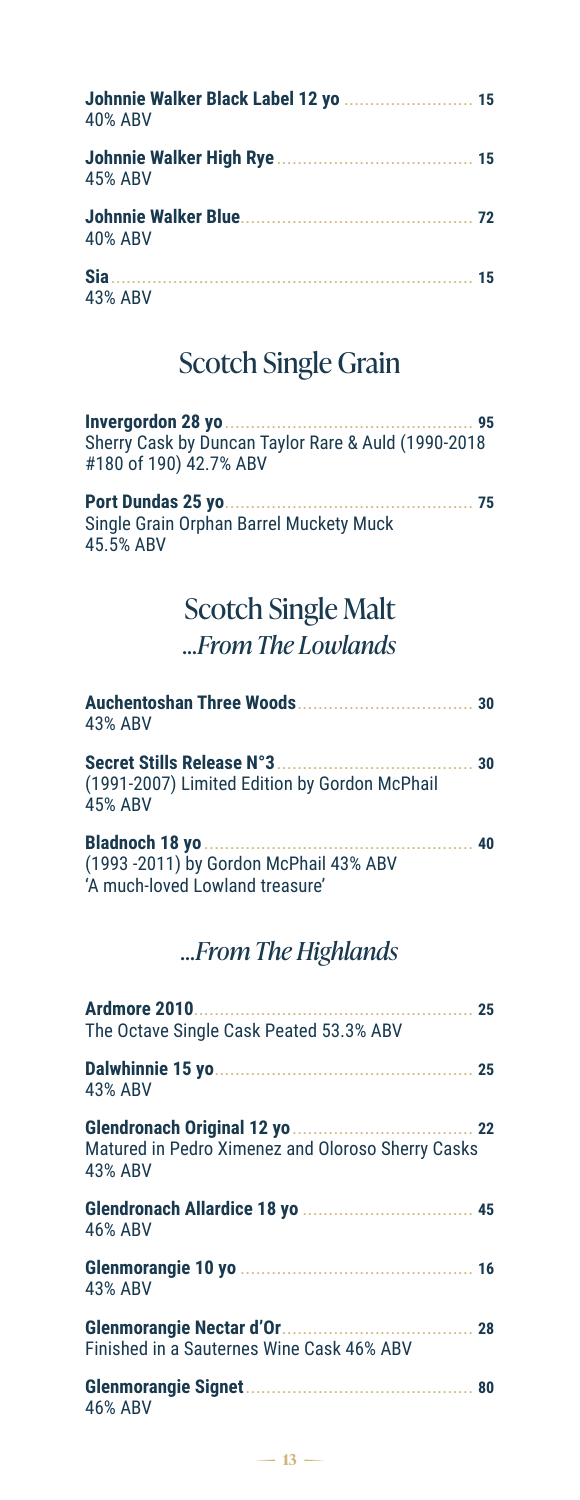| Finished in Sicilian Marsala Wine Casks 46% ABV      | 30 |
|------------------------------------------------------|----|
| 43% ABV                                              |    |
| 40% ABV                                              |    |
| 40% ABV                                              | 35 |
| Wood Finished 46.5% ABV                              |    |
| Tullibardine 228 Burgundy Cask Finish  17<br>43% ABV |    |
| <b>NCF 58% ABV</b>                                   | 30 |

### *…From Speyside*

| Aberlour A'Bunadh<br>. 30<br>Oloroso Butt-Batch 071 NCF 61.5% ABV                                           |    |
|-------------------------------------------------------------------------------------------------------------|----|
| <b>Glen Grant 18 yo </b><br><b>43% ABV</b>                                                                  |    |
| 40% ABV                                                                                                     |    |
| Glenfiddich 14 yo Bourbon Barrel Reserve 21<br><b>43% ABV</b>                                               |    |
| 43% ABV                                                                                                     |    |
| Glenfiddich 23 yo<br>. 95<br>Grand Cru Cuvée Cask Finish 43% ABV                                            |    |
| <b>Glenlivet 2007 13 yo</b><br>.<br>1st-Fill Sherry Butt Cask Strength by Signatory<br>Collection 63.4% ABV | 50 |
| Glentauchers 2008<br>The Octave Single Cask 53.5% ABV                                                       |    |
| By Gordon McPhail 43% ABV                                                                                   |    |
| Mortlach 25 yo<br>By Gordon McPhail 43% ABV                                                                 |    |
| 43% ABV                                                                                                     |    |
| 52.4% ABV                                                                                                   |    |
| <b>43% ABV</b>                                                                                              |    |
| <b>40% ABV</b>                                                                                              |    |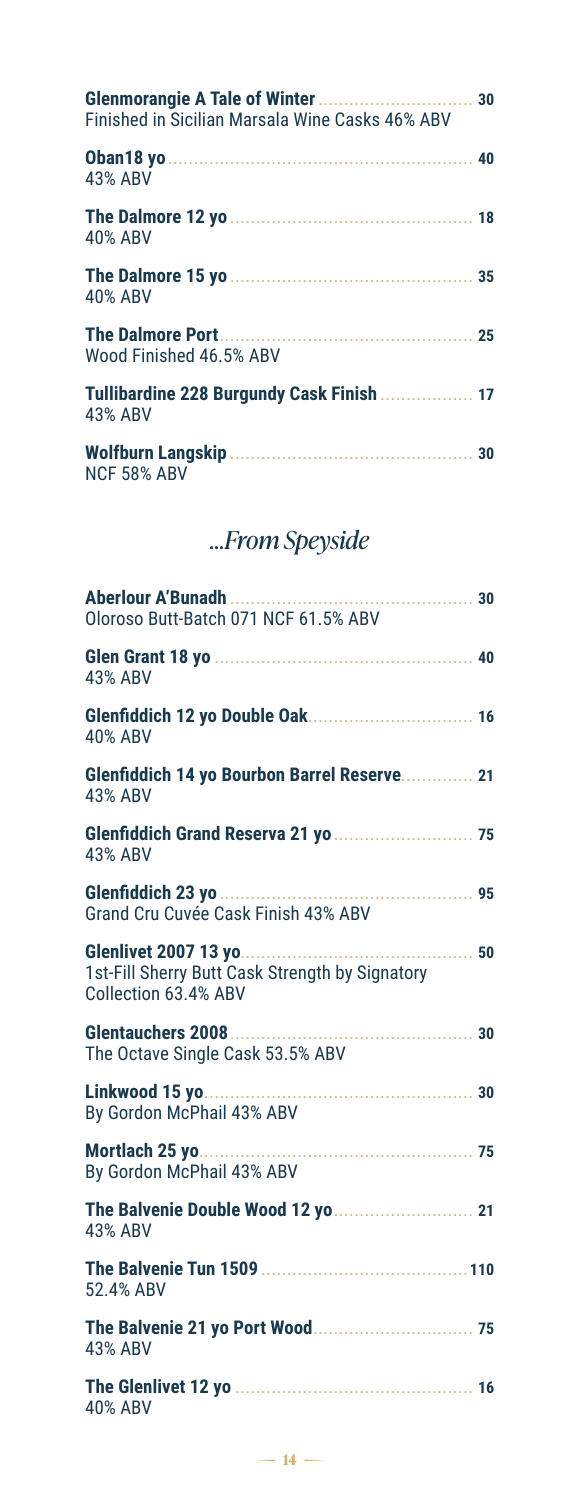| 43% ABV             |  |
|---------------------|--|
| (1995-2018) 52% ABV |  |

#### *…From Islay*

| NCF 46% ABV                                                                  | 24 |
|------------------------------------------------------------------------------|----|
| <b>NCF 52.1% ABV</b>                                                         | 36 |
| Small Batch Release NCF 46.2% ABV                                            | 85 |
| Bowmore 15 yo<br>Darkest 43% ABV                                             | 35 |
| The Octave (1998 - 2018) 53.9% ABV                                           |    |
| <b>Bunnahabhain 2007.</b><br>Cask Strength Collection by Signatory 57.7% ABV | 50 |
| 43% ABV                                                                      | 25 |
| Kilchoman 9 yo<br>(Bourbon Influenced) NCF 50% ABV                           | 28 |
| <b>43% ABV</b>                                                               | 35 |
| <b>43% ABV</b>                                                               | 20 |
| Dimensions by Duncan Taylor NCF 53.9% ABV                                    | 78 |
| Laphroaig 25 yo<br>Bourbon Cask NCF 51.9% ABV                                |    |
| Port Charlotte 10 yo<br><b>Heavily Peated 50% ABV</b>                        |    |

#### *…From Campbeltown*

| (2007-2021) Triple Distilled 48.6% ABV                          |  |
|-----------------------------------------------------------------|--|
| Oloroso Cask 50.3% ABV                                          |  |
| Longrow Red Refill-Malbec Matured 10 yo  45<br>Peated 52.5% ABV |  |
| Longrow Peated Limited Release 21 yo  130<br><b>46% ABV</b>     |  |
| <b>46% ABV</b>                                                  |  |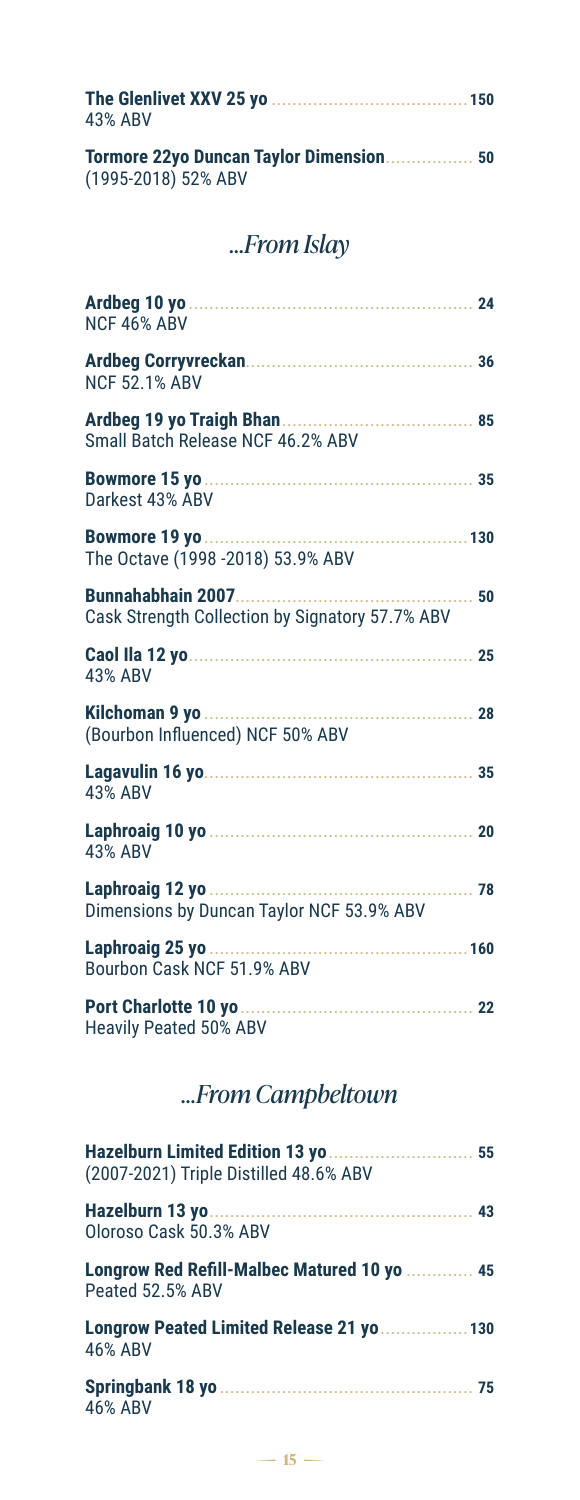#### *…From The Islands*

| 43% ABV                                |  |
|----------------------------------------|--|
| <b>43% ABV</b>                         |  |
| (1 American and 6 French Oaks) 42% ABV |  |
| 44% ABV                                |  |
| 45.8% ABV                              |  |

### Irish Blended

| 40% ABV                                                     |  |
|-------------------------------------------------------------|--|
| 40% ABV                                                     |  |
| NCF 43% ABV                                                 |  |
| <b>40% ABV</b>                                              |  |
| 40% ABV                                                     |  |
| Tullamore D.E.W. XO Caribbean Rum Cask Finish 16<br>43% ABV |  |
| 40% ABV                                                     |  |

## Irish Single Pot/Single Malt

| Cask Strength NCF 52.4% ABV                                |    |
|------------------------------------------------------------|----|
| Jack Ryan Haddington Rum Cask Reserve 11 yo  27<br>46% ABV |    |
| 46% ABV                                                    |    |
| Redbreast Single Pot Still Cask Strength 25<br>56.3% ABV   |    |
| 40% ABV                                                    |    |
| From Glengariff Limited Release Series 43% ABV             | 18 |
| 43% ABV                                                    |    |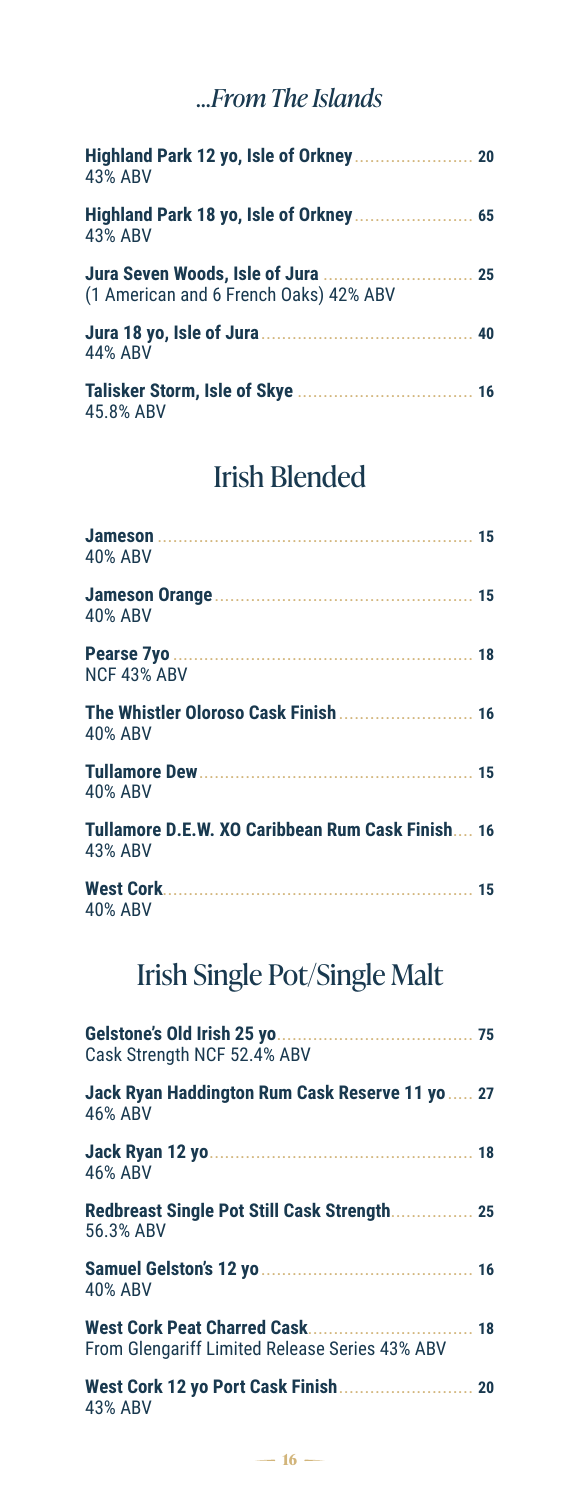### Japanese Blended

| Hibiki Japanese Harmony Blended  30<br>43% ABV           |
|----------------------------------------------------------|
| <b>NCF 46.5% ABV</b>                                     |
| Makoto 23 yo Single Grain Bushido Series  140<br>42% ABV |
| 25<br>45% ABV                                            |
| 43.9% ABV                                                |
| 40% ABV                                                  |
| 43% ABV                                                  |
| 44% ABV                                                  |
| 42% ABV                                                  |

#### Japanese Single Malt

| 50% ABV                                   | 60 |
|-------------------------------------------|----|
| Kaiyō Mizunara Oak.<br>Peated NCF 46% ABV | 35 |
| <b>45% ABV</b>                            |    |
| <b>45% ABV</b>                            | 35 |
| 43% ABV                                   |    |
| 43% ABV                                   |    |
| 43% ABV                                   |    |
| 43% ABV                                   |    |

### Whiskies From Around The World

#### *Australia*

| 46% ABV |  |
|---------|--|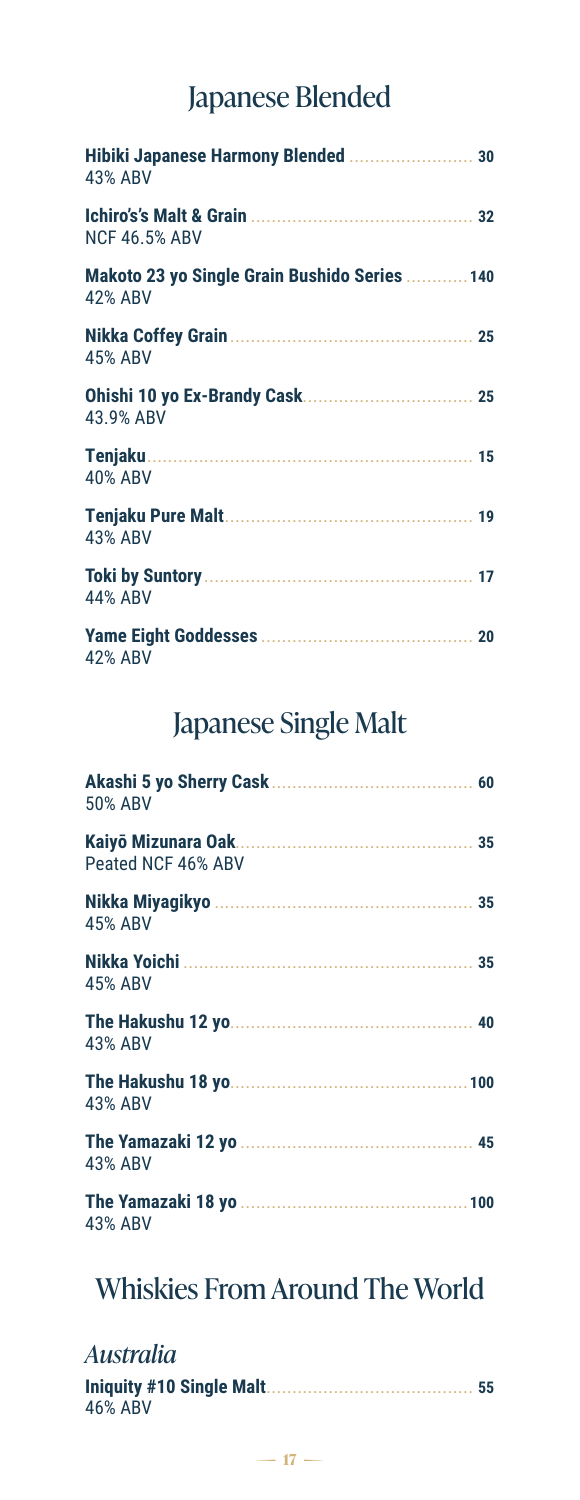| Belgium<br><b>46% ABV</b>                                                         |  |
|-----------------------------------------------------------------------------------|--|
| England<br><b>47% ABV</b>                                                         |  |
| Finland                                                                           |  |
| Finished in Port Cask 43% ABV                                                     |  |
| France                                                                            |  |
| Limited Edition 2017 48% ABV                                                      |  |
| Germany                                                                           |  |
| <b>46% ABV</b>                                                                    |  |
| <b>46% ABV</b>                                                                    |  |
| Iceland                                                                           |  |
| Flóki Icelandic 3 yo First Edition Single Malt  28<br><b>47% ABV</b>              |  |
| India                                                                             |  |
| 56.5% ABV                                                                         |  |
| 55.5% ABV                                                                         |  |
| <b>40% ABV</b>                                                                    |  |
| Israel                                                                            |  |
| M&H Elements Single Malt Red Wine Cask 20<br>NCF 46% ABV                          |  |
| <b>M&amp;H Apex Single Malt Pomegranate Wine Cask  30</b><br><b>NCF 60.3% ABV</b> |  |
| M&H Elements Single Malt Sherry Cask  20<br>NCF 46% ABV                           |  |
|                                                                                   |  |

#### *Republic of South Africa*

| 43% ABV |  |
|---------|--|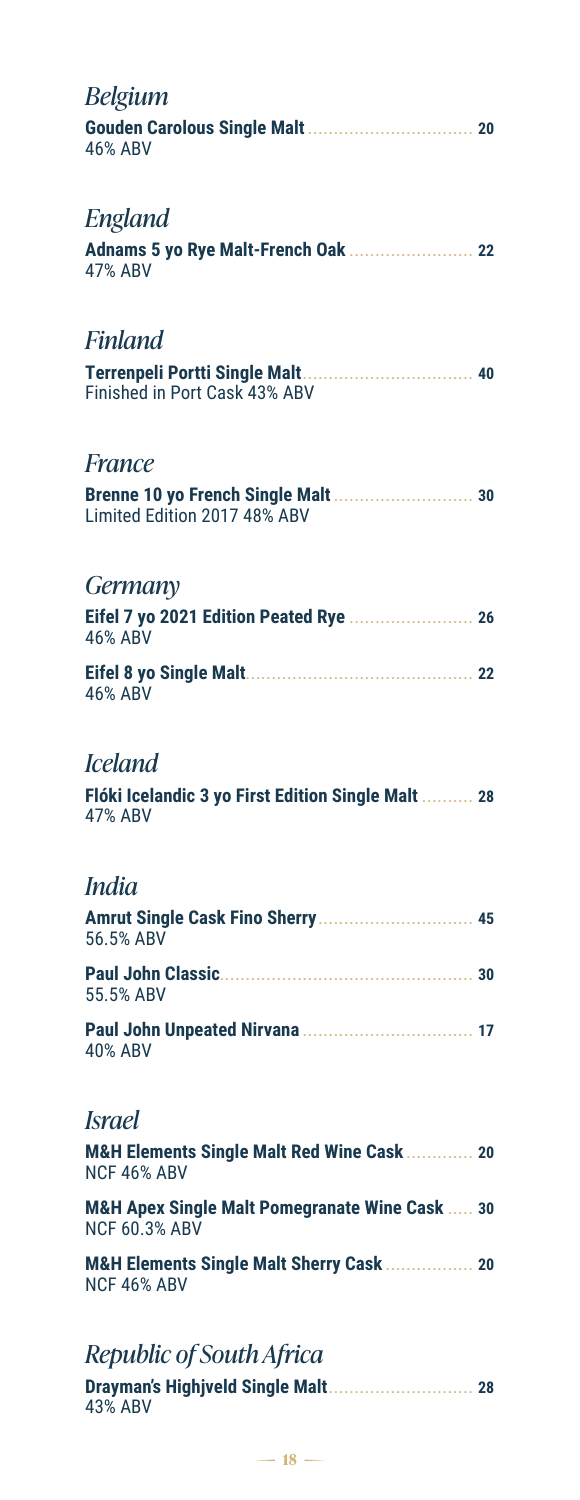| Spain                                                  |    |
|--------------------------------------------------------|----|
| Navazos-Palazzi Single Malt Bota Punta 28<br>52.5% ABV |    |
| Sweden                                                 |    |
| NCF 63% ABV                                            |    |
| <b>Taiwan</b>                                          |    |
| 43% ABV                                                |    |
| <b>NCF 58.6% ABV</b>                                   | 50 |
| Cask Strength NCF 55.6% ABV                            |    |

## Apéritifs & **Vermouths**

| Cinzano 1757 Vermouth di Torino Sweet- |    |
|----------------------------------------|----|
|                                        |    |
|                                        |    |
|                                        |    |
|                                        |    |
|                                        |    |
|                                        |    |
|                                        |    |
|                                        | 14 |
|                                        |    |
|                                        |    |
|                                        |    |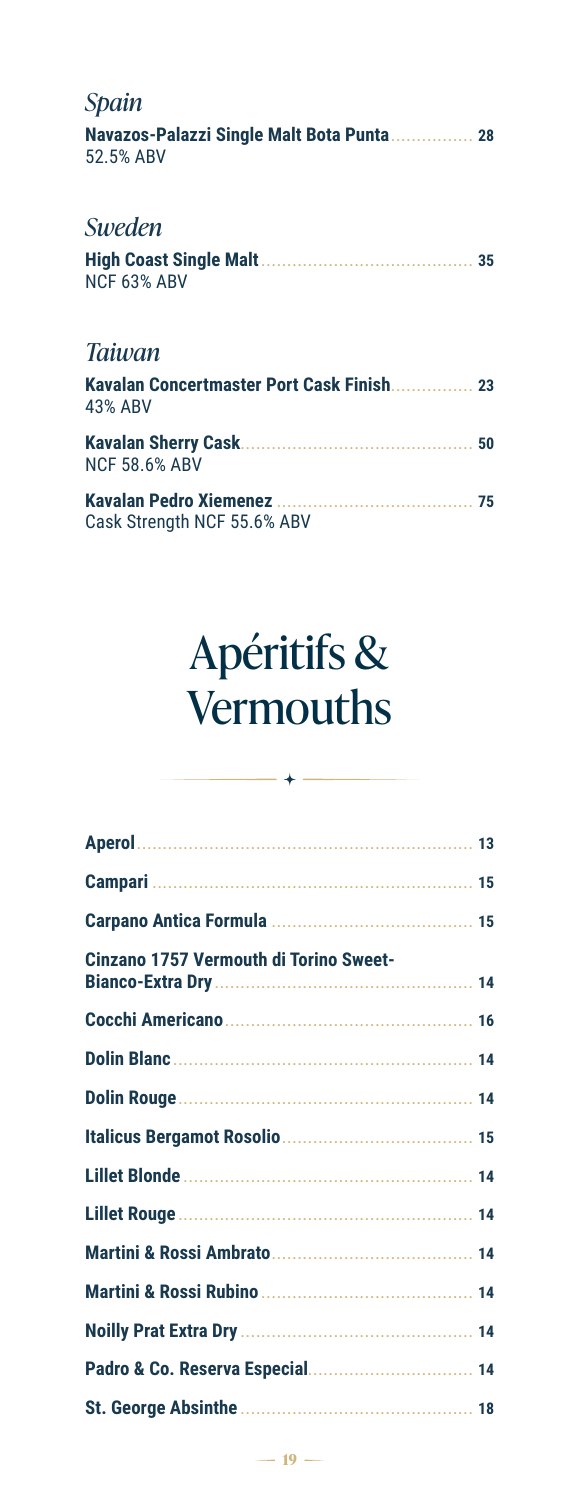# Vodka & Aquavit

| <b>Grey Goose Essences Watermelon Basil/White</b>    |  |
|------------------------------------------------------|--|
|                                                      |  |
| <b>Ketel One Botanical: Cucumber Mint/Grapefruit</b> |  |
|                                                      |  |
|                                                      |  |
|                                                      |  |

## **Gin & Genever**

| Nolet's Reserve Limited Edition  150 |  |
|--------------------------------------|--|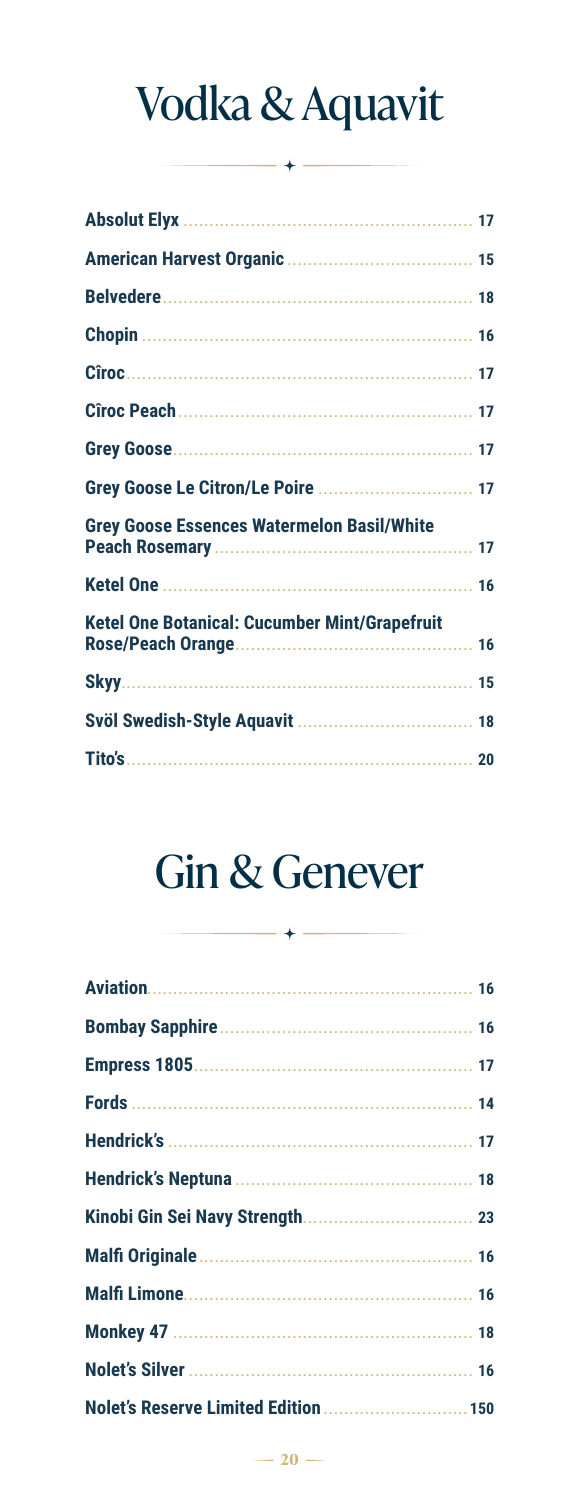## Rum & Cachaca

| The First Limited Collection<br><b>From Bacardi Family</b><br><b>Rum Reserves</b> |
|-----------------------------------------------------------------------------------|
| $***$                                                                             |
| 30                                                                                |
|                                                                                   |

**Facundo Neo ................................................18** Barrel-aged then charcoal filtered

**Facundo Paraiso ..........................................80** 15-23 yo Finished in French XO cognac barrels

п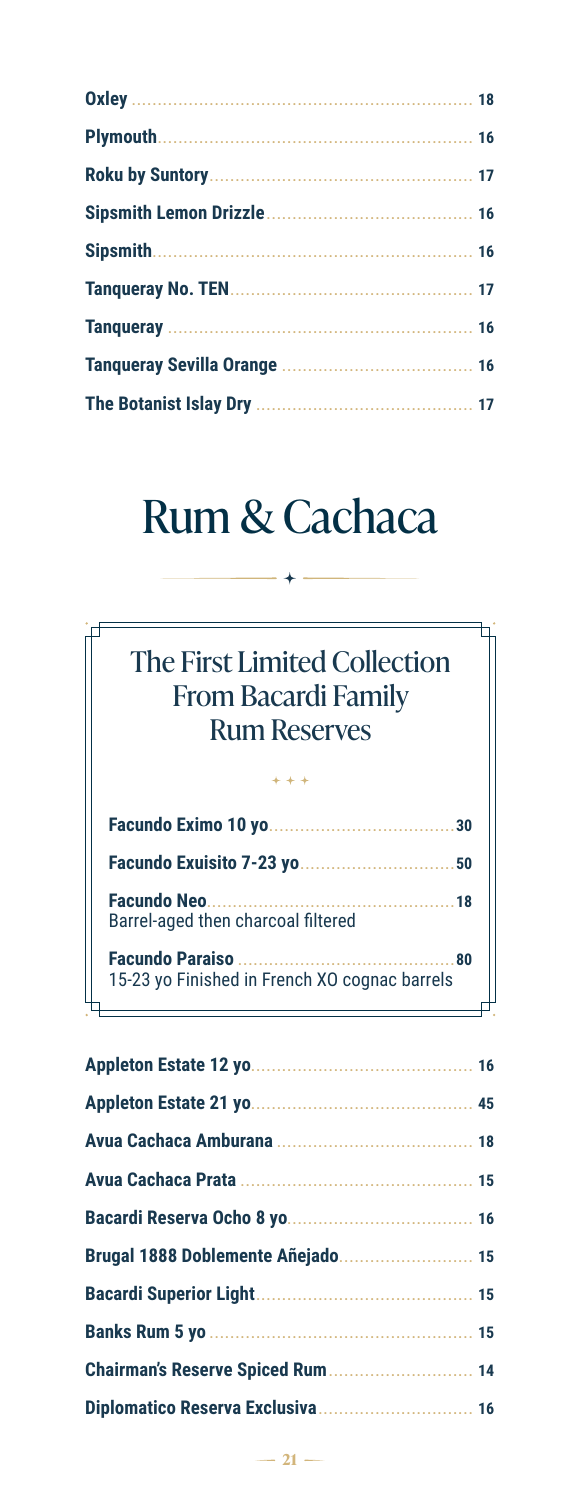| Plantation XO 20th Anniversary Barbados  22              |  |
|----------------------------------------------------------|--|
|                                                          |  |
| <b>Plantation Stiggins' Fancy Pineapple-Flavored  15</b> |  |
|                                                          |  |
|                                                          |  |
|                                                          |  |

## Tequila & Other Agave Spirits

|                                                | 325 |
|------------------------------------------------|-----|
| Clase Azul Extra Añejo Ultra 385               |     |
|                                                |     |
|                                                |     |
|                                                |     |
|                                                |     |
| Gran Patrón Extra Añejo Piedra 98              |     |
|                                                |     |
|                                                | 30  |
| Patrón Extra Añejo Edición Limitada 10 yo  100 |     |
|                                                |     |

#### $-22 -$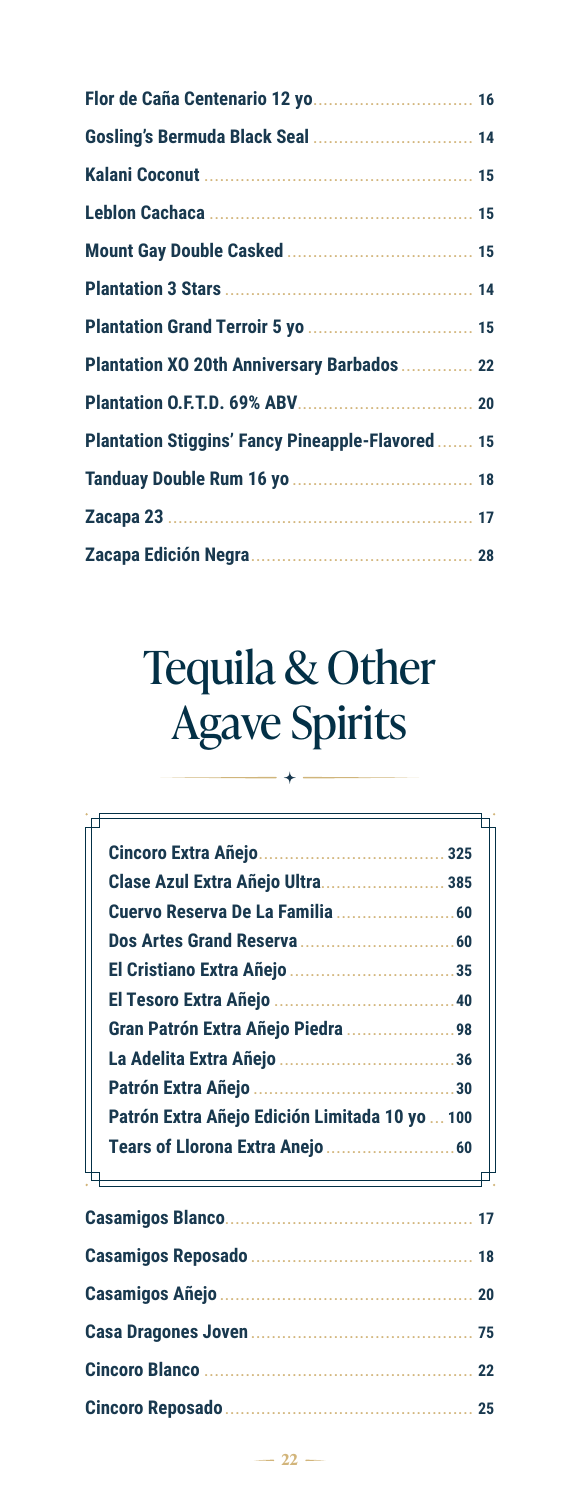|                                                            | 40 |
|------------------------------------------------------------|----|
|                                                            | 38 |
|                                                            |    |
|                                                            |    |
| Clase Azul Mezcal Durango (Cenizo agave) 70                |    |
| Clase Azul Mezcal Guerrero (Papalote agave)  70            |    |
|                                                            |    |
| Del Maguey Mezcal Chichicapa  22                           |    |
|                                                            |    |
|                                                            |    |
|                                                            |    |
|                                                            |    |
|                                                            |    |
|                                                            |    |
|                                                            | 50 |
|                                                            |    |
|                                                            |    |
|                                                            |    |
|                                                            |    |
|                                                            |    |
|                                                            | 20 |
| Los Magos Sotol<br><b>Obtained From Desert Spoon Plant</b> |    |
|                                                            |    |
|                                                            |    |
|                                                            |    |
|                                                            |    |
| Patrón Tequila Añejo Sherry Cask  25                       |    |
|                                                            |    |
|                                                            |    |
|                                                            |    |
|                                                            |    |
|                                                            |    |
| Vago Mezcal Pechuga En Barro  25                           |    |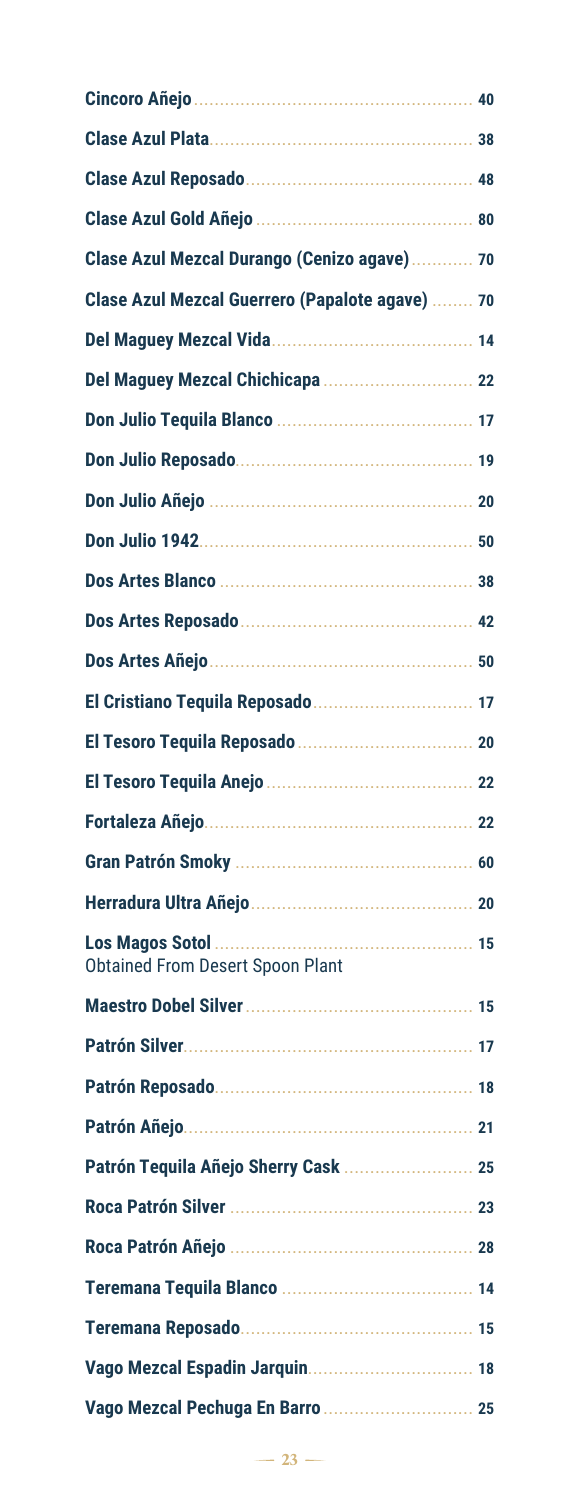## Amari & Liqueurs

|                                                | 15 |
|------------------------------------------------|----|
|                                                |    |
|                                                |    |
|                                                |    |
|                                                |    |
|                                                |    |
|                                                |    |
|                                                |    |
|                                                |    |
|                                                |    |
|                                                |    |
|                                                |    |
|                                                |    |
|                                                |    |
|                                                |    |
|                                                |    |
|                                                |    |
|                                                |    |
| <b>Grand Marnier Cuvée du Centenaire 100th</b> | 55 |
|                                                | 17 |
|                                                |    |
| <b>Licor 43</b>                                |    |
|                                                |    |
|                                                |    |
|                                                |    |

# Cognac & Armagnac

| <b>Chateau du Busca de Maniban 1973</b> |    |
|-----------------------------------------|----|
| Chateau du Busca de Maniban 1983        | 60 |

 $-24-$